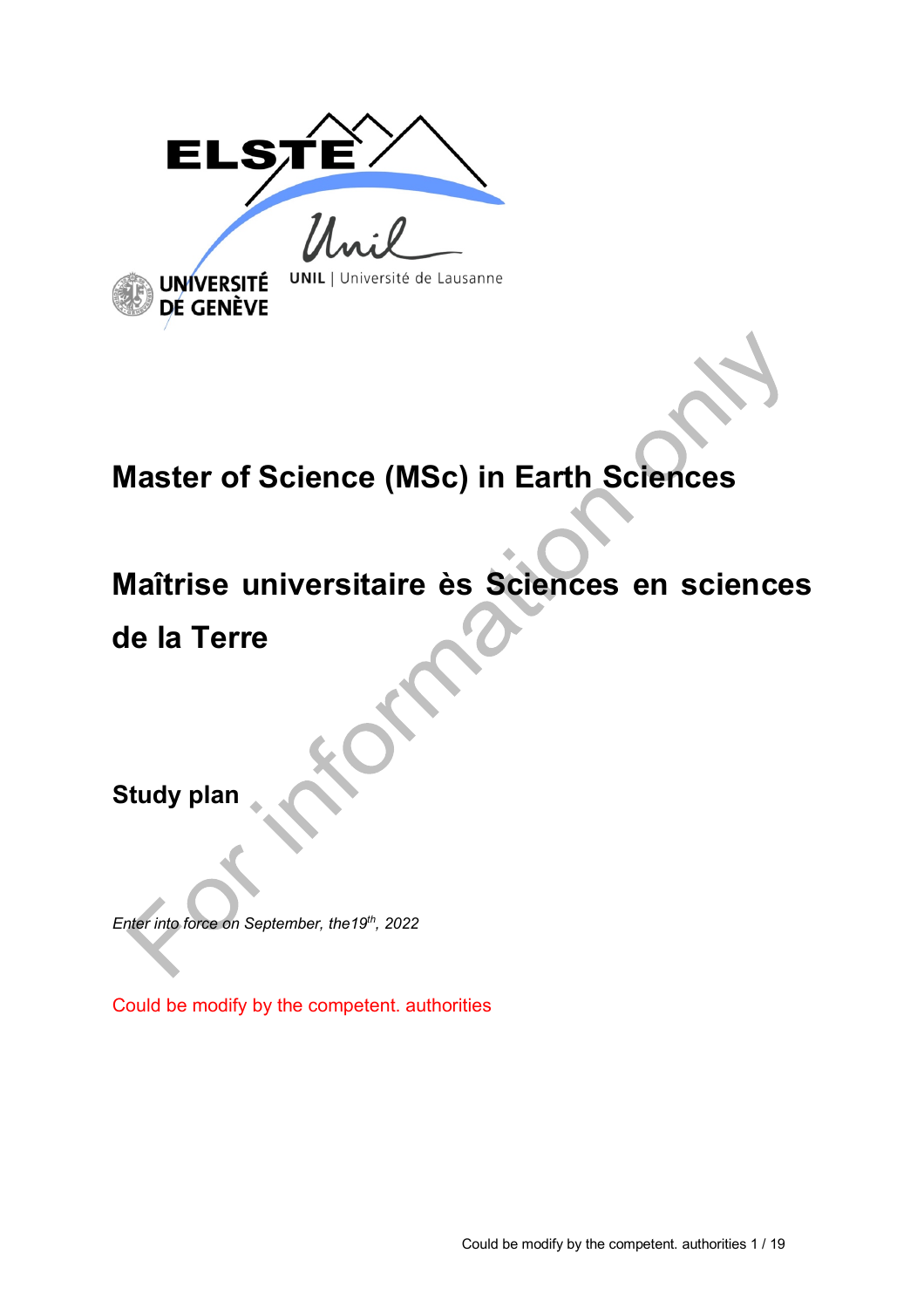*In this document, male pronouns are used indiscriminately for females and males.*

The Master of Science in Earth Sciences is delivered jointly by the University of Geneva and the University of Lausanne, through the «Ecole Lémanique des Sciences de la Terre» (Lemanic School of Earth Sciences - ELSTE). This second level cycle of 120 ECTS credits program has a proposed period of four semesters. Courses are generally given in French and in English. However, the program can be entirely followed in English.

The Master in Earth sciences is composed by four parts :

- A joined and mandatory part of 20 ECTS credits;
- A limited choice part of 40 ECTS, with four modules of 20 ECTS credits ;
- A free choice part of 10 ECTS credits ;
- A Master thesis of 50 ECTS credits. This Master thesis is a personal research work under the responsibility of a ELSTE teacher



Whenever possible, courses must be taken during the first your of the Master. However, some courses are taught during the second year. During the first year of the Master, the student also starts to work on his master thesis in order to present his project of Master before the beginning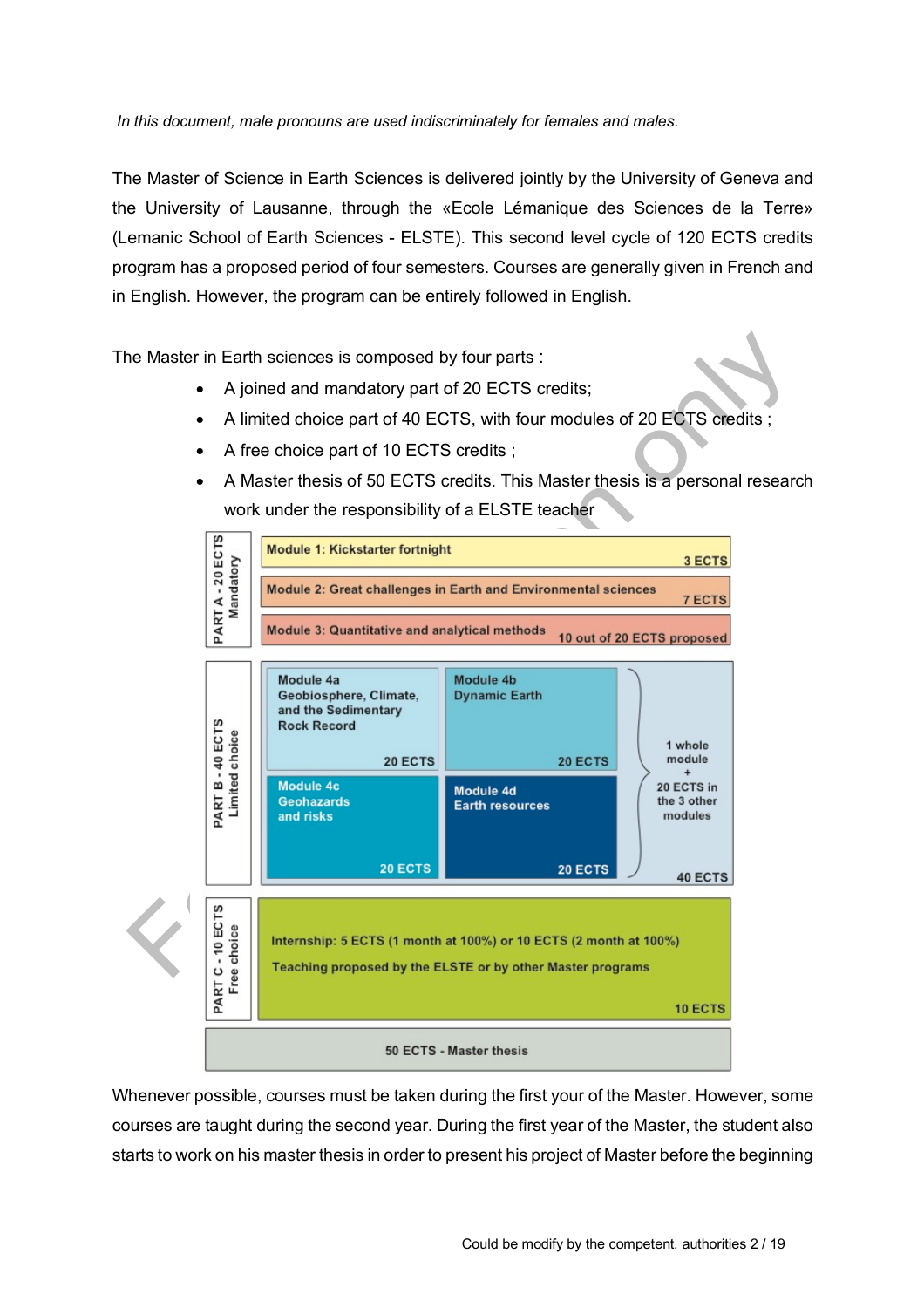of the second year of the program. The second year of the Master program is dedicated to the Master thesis.

An exhaustive description of the courses is availlable on the ELSTE website.

One ECTS (European Credit Transfer and Accumulation System) credits corresponds to 25- 30 hours of actual work

The following abbreviations are used: C: course – PW: Practical work – E: Exercises – CE: Courses/Exercises – S: Seminars – F : Field – d : days (block course) – h: hours (weekly course) – N.N. : teacher to be named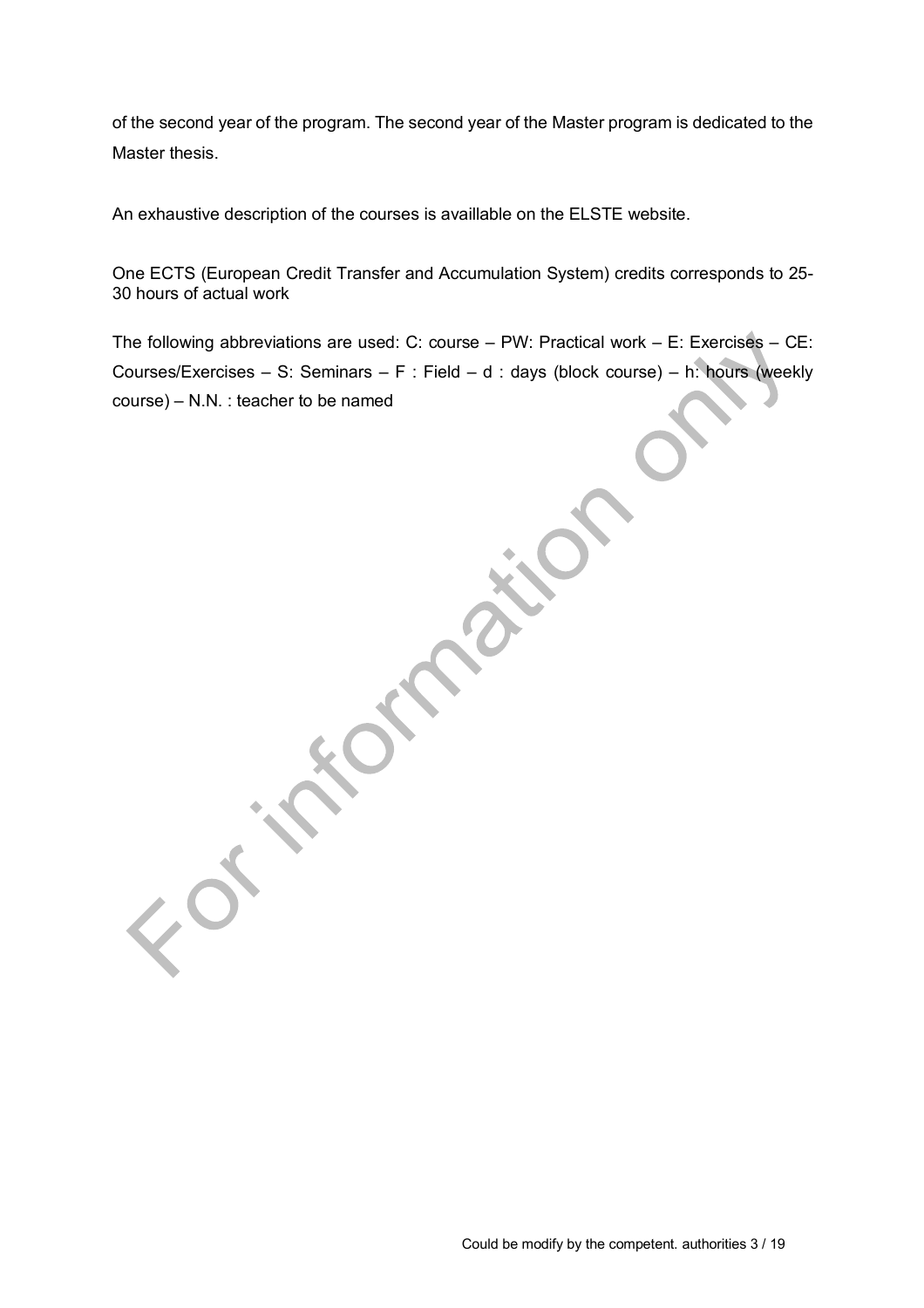## **Part A joined and mandatory– 20 ECTS credits**

The common and mandatory part A is composed of three modules: Module 1 – Kickstarter fortnight; Module 2: Great challenges in Earth sciences; Module 3: Quantitative and analytical methods. This part is validated if the student has passed all three modules. The conditions for success are specific to each of the modules and are specified below the description of each of them.

Module 1 includes refresher lessons and three field days. This module allows students to complete and balance their basic knowledge, and to create a first contact between them and the teachers of the Master.

Module 2 is designed so that students can apply geoscience concepts in order to respond to important scientific and societal issues in Earth sciences, such as the origin of Life or the energy transition, among others.

Module 3 addresses two main themes: the first theme focuses on the different methods used in Earth sciences to model geological processes numerically or in the laboratory and to analyze spatial and temporal databases. The objective of the second theme is to learn the analytical methods of geochemistry and imaging to study geological samples, ranging from macroscopic observation of the rock to the study of samples at the microscopic scale.

#### **Module 1 : Kickstarter fortnight – 3 ECTS credits**

« Kickstarter fortnight »

|  |  |  |  |  | Coordinators : Guy Simpson, Sébastien Pilet, György Hetényi |
|--|--|--|--|--|-------------------------------------------------------------|
|--|--|--|--|--|-------------------------------------------------------------|

| <b>Courses</b>                                                                                     | Teacher(s) in<br>charge | <b>Semester</b><br><b>Modality</b> | <b>Evaluation</b> | <b>ECTS</b><br>credits |
|----------------------------------------------------------------------------------------------------|-------------------------|------------------------------------|-------------------|------------------------|
| <b>ELSTE</b> introduction and<br>organization                                                      | G. Hetényi<br>S. Pilet  | $1dC + E$                          |                   |                        |
| Introduction à l'ELSTE et<br>organisation<br><b>MANDATORY</b>                                      | G. Simpson              | Fall                               |                   |                        |
| Field - Discovery of local and                                                                     | J.-L. Epard,            | 3dF                                | Validation        | 1.5                    |
| regional geology<br>Terrain - Découverte de la<br>géologie locale et régionale<br><b>MANDATORY</b> | G. Hetényi              | Fall                               | without grade     |                        |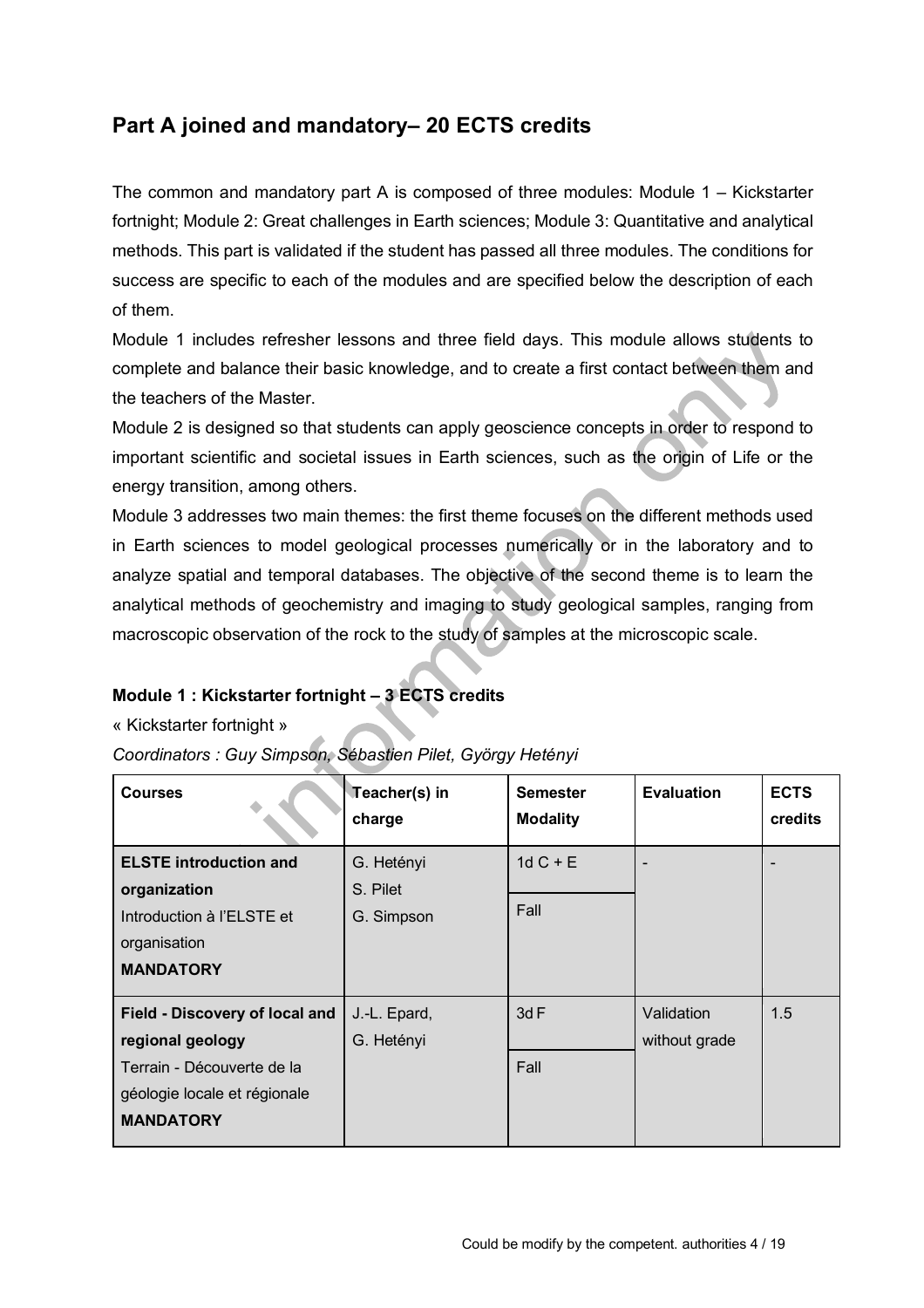| <b>Petrology</b><br>Pétrologie   | S. Pilet          | $1dC + E$ | Validation<br>without grade | 0.5 |
|----------------------------------|-------------------|-----------|-----------------------------|-----|
|                                  |                   | Fall      |                             |     |
| <b>Mathematics for</b>           | G. Hetényi        | $1dC + E$ | Validation                  | 0.5 |
| geosciences                      |                   |           | without grade               |     |
| Mathématiques pour les           |                   | Fall      |                             |     |
| géosciences                      |                   |           |                             |     |
| Programming<br>Programmation     | G. Simpson        | $1dC + E$ | Validation<br>without grade | 0.5 |
|                                  |                   | Fall      |                             |     |
| <b>Geochemistry</b>              | J. Marin Carbonne | $1dC + E$ | Validation                  | 0.5 |
| Géochimie                        | M. Chiaradia      |           | without grade               |     |
|                                  |                   | Fall      |                             |     |
| <b>Geophysics</b>                | G. Hetényi        | $1dC + E$ | Validation                  | 0.5 |
| Géophysique                      |                   |           | without grade               |     |
|                                  |                   | Fall      |                             |     |
| <b>History of Life</b>           | A. Daley          | $1dC + E$ | Validation                  | 0.5 |
| Histoire de la Vie               | J. Marin Carbonne |           | without grade               |     |
|                                  |                   | Fall      |                             |     |
| <b>Fieldwork preparation and</b> | J.-L. Epard       | $2dC + E$ | Validation                  | 1.5 |
| organization                     | G. Hetényi        |           | without grade               |     |
| Préparation et organisation du   |                   | Fall      |                             |     |
| travail sur le terrain           |                   |           |                             |     |
|                                  |                   |           |                             |     |

"ELSTE introduction and organization" is mandatory, as well as "Field – Discovery of local and regional geology". In addition, the student chooses courses in this module for a total of 1.5 ECTS. For students with a Bachelor's degree from UNIL or UNIGE, the only course strongly recommended to follow is "**Fieldwork preparation and organization**".

*This module is passed and the 3 ECTS credits awarded, if the student obtains the validation of the evaluations of each of the courses chosen.*

#### **Module 2 : Great challenges in Earth and environmental sciences – 7 ECTS**

Les grands défis en sciences de la Terre et de l'environnement *Coordinators : Johanna Marin Carbonne and Luca Caricchi*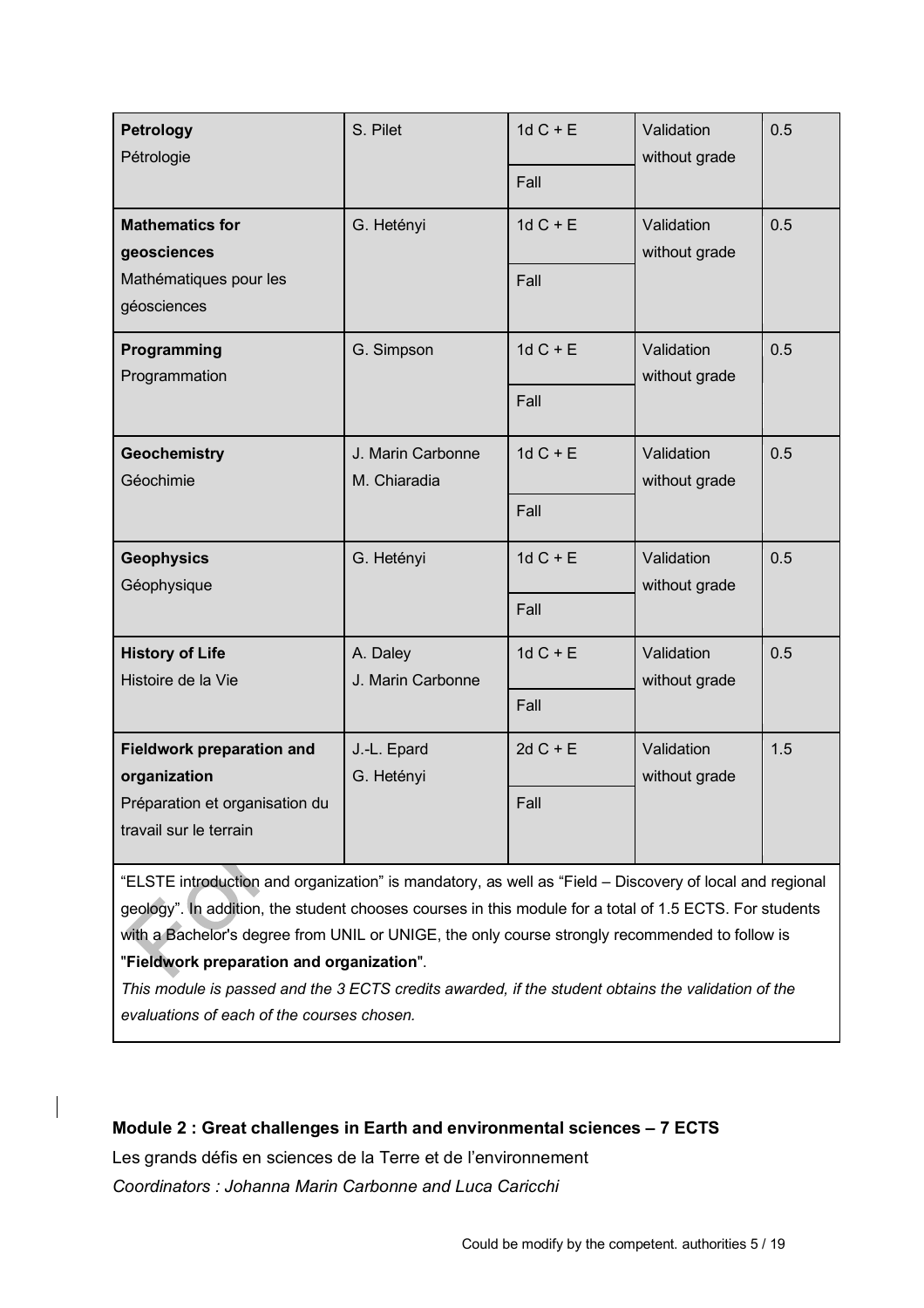| <b>Courses</b>                                                                                                                          | Teacher(s) in<br>charge          | <b>Semester</b><br><b>Modality</b>  | <b>Evaluation</b> | <b>ECTS</b><br>credits |
|-----------------------------------------------------------------------------------------------------------------------------------------|----------------------------------|-------------------------------------|-------------------|------------------------|
| <b>Great challenges in Earth</b><br>and environmental sciences<br>Les grands défis des sciences<br>de la Terre et de<br>l'environnement | J. Marin Carbonne<br>L. Caricchi | $42hC +$<br>personal work<br>Spring | Practice          |                        |

*This module is passed and the 7 ECTS credits awarded, if the student obtains at least a mark of 4 in the teaching evaluation*

#### **Module 3 : Quantitative and Analytical methods – 10 ECTS**

Méthodes quantitatives et analytiques

| Coordinators: Martin Robyr and Guy Simpson |  |  |  |  |
|--------------------------------------------|--|--|--|--|
|--------------------------------------------|--|--|--|--|

| <b>Courses</b>                                                                                                            | Teacher(s) in<br>charge                             | <b>Semester</b><br><b>Modality</b>                              | <b>Evaluation</b> | <b>ECTS</b><br>credits |
|---------------------------------------------------------------------------------------------------------------------------|-----------------------------------------------------|-----------------------------------------------------------------|-------------------|------------------------|
| Data science<br>Traitement quantitatif des<br>données<br><b>MANDATORY</b>                                                 | T. Sheldrake<br>J. Irving                           | 36h C + PW<br>Fall and Spring                                   | Practice          | $\overline{4}$         |
| <b>Simulating geological</b><br>processes on computers<br>and in the laboratory<br>Simulation de processus<br>géologiques | Y. Podladchikov                                     | $27hC + PW$<br>Fall                                             | Practice          | 3                      |
| From outcrop to 3D model<br>De l'affleurement au modèle<br>3D                                                             | M.-H. Derron                                        | 9h C + 18h PW<br>$+T$<br>Fall                                   | Practice          | 3                      |
| <b>Methods of isotope analysis</b><br>Méthodes d'analyses<br>isotopiques                                                  | T. Vennemann<br>N.N. (successeur<br>U. Schaltegger) | $27hC +$<br>personal work<br>$Fall -$<br>2 <sup>ème</sup> année | Practice          | 3                      |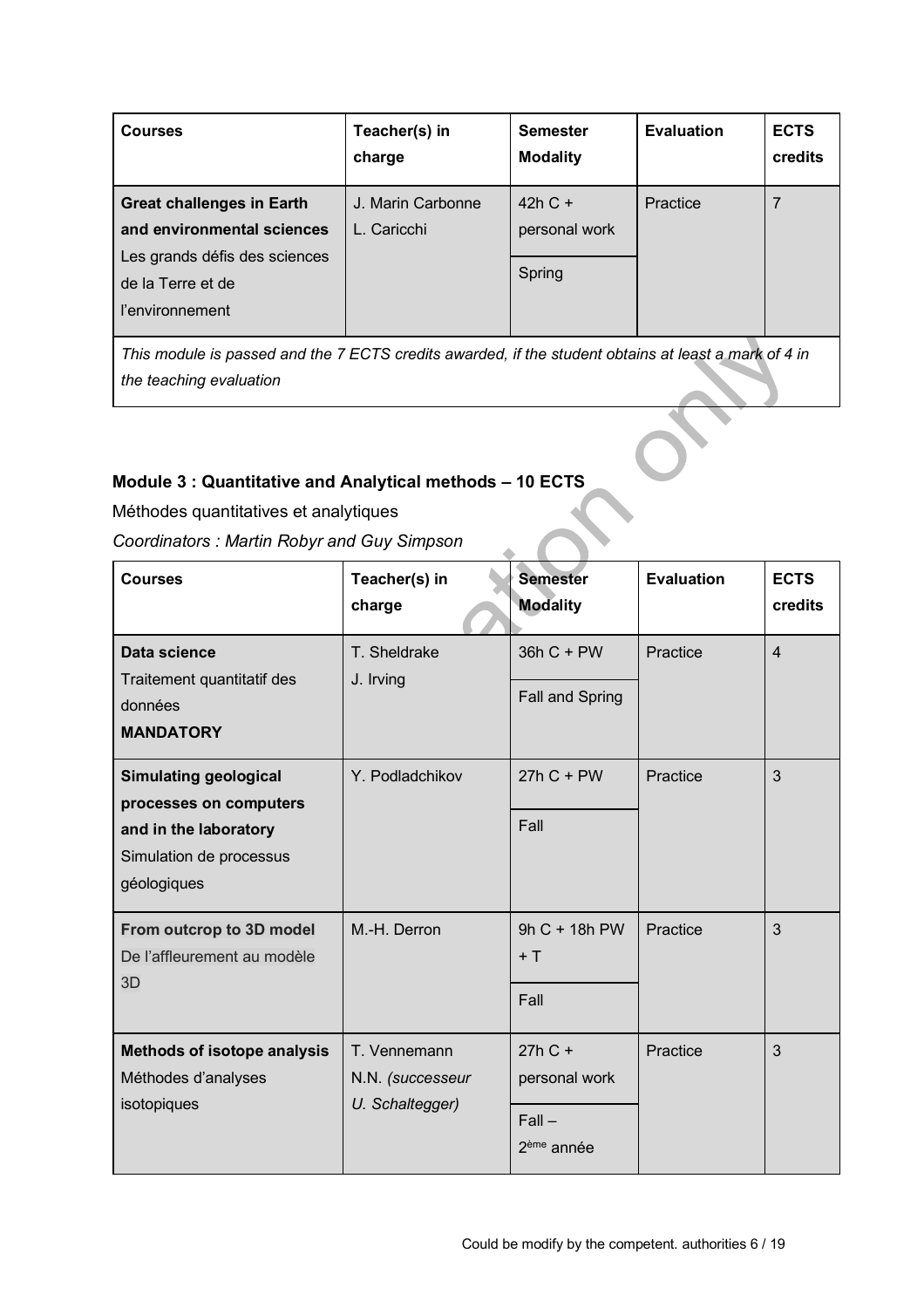| <b>Chemical analyses and</b>   | M. Robyr | 49h C+ PW | Practice | 3 |
|--------------------------------|----------|-----------|----------|---|
| imaging techniques for         | F. Bégué |           |          |   |
| major and trace elements       |          |           |          |   |
| Techniques d'analyses          |          | Fall      |          |   |
| chimiques et d'imagerie        |          |           |          |   |
| électronique pour les éléments |          |           |          |   |
| majeurs et traces              |          |           |          |   |
|                                |          |           |          |   |

The "Data science" course is compulsory (4 ECTS). The student chooses from among the other courses offered in this module for a total of 6 ECTS credits.

*This module is passed and the 10 ECTS credits awarded, if the student obtains at least a mark of 4 in the evaluations of each of the courses chosen.*

The common and mandatory part A is validated if the student has passed each of the three modules.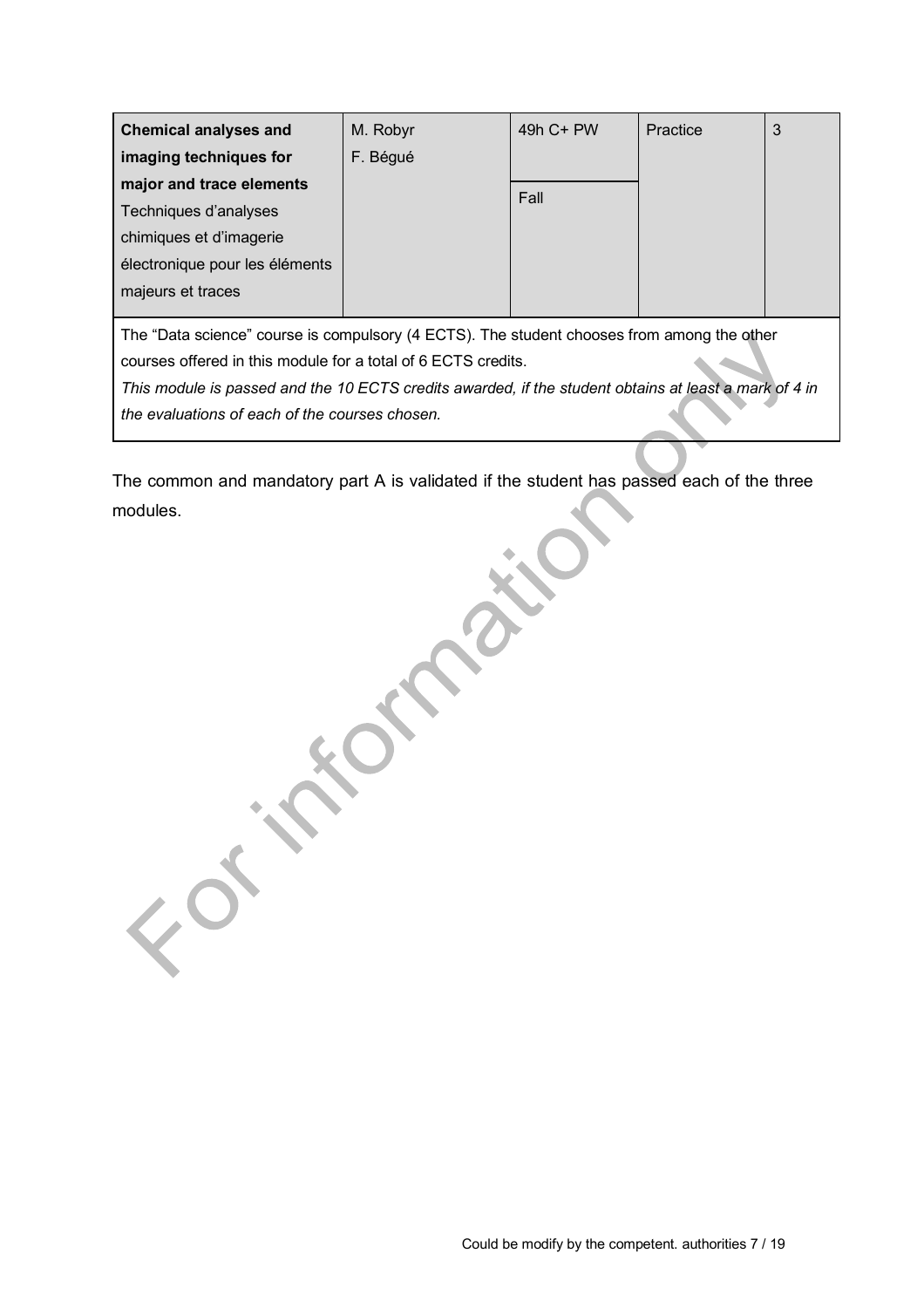### **Part B with limited choice - 40 ECTS**

In part B with limited choice, the student chooses a module of 20 ECTS in full and he selects a choice of courses in the 3 other modules for an additional 20 ECTS, making a total of 40 ECTS. This part is validated if the student has passed one of the modules in its entirety (conditions for passing the modules specified below), as well as if he has passed each of the evaluations for the courses chosen separately in the three other modules for a total of 20 ECTS.

The purpose of this part is to allow the student to acquire specific skills in a field of Earth sciences while allowing him to develop his knowledge on complementary subjects. A description of each of these four modules is available below

#### **Module 4a : Geobiosphere, Climate and the Sedimentary Rock Record – 20 ECTS**

Géobiosphère, climat et enregistrements sédimentaires *Coordinators : Allison Daley and Sébastien Castelltort*

This module examines the interactions between sedimentary geology, atmosphere, and life. We will focus on how processes occurring at the Earth's surface have helped shape the evolution of our planet, both in the modern-day and looking back at billions of years of geological history. With a strong practical component in every course, this module provides advanced training of techniques and analyses within the domains of sedimentology, paleontology, climate reconstruction, basin analysis, and biogeochemistry. Teaching activities include fieldwork, laboratory analyses, data interpretation, computer modelling, seminars and lectures.

| <b>Courses</b>                  | Teacher(s) in<br>charge | <b>Semester</b><br><b>Modality</b> | <b>Evaluation</b> | <b>ECTS</b><br>credits |
|---------------------------------|-------------------------|------------------------------------|-------------------|------------------------|
|                                 |                         |                                    |                   |                        |
| <b>Life evolving with Earth</b> | A. Daley                | 36h C + PW                         | Practice and      | $\overline{4}$         |
| La Vie évolue avec la Terre     | R. Martini              |                                    | written exam      |                        |
|                                 |                         | Fall                               |                   |                        |
|                                 |                         |                                    |                   |                        |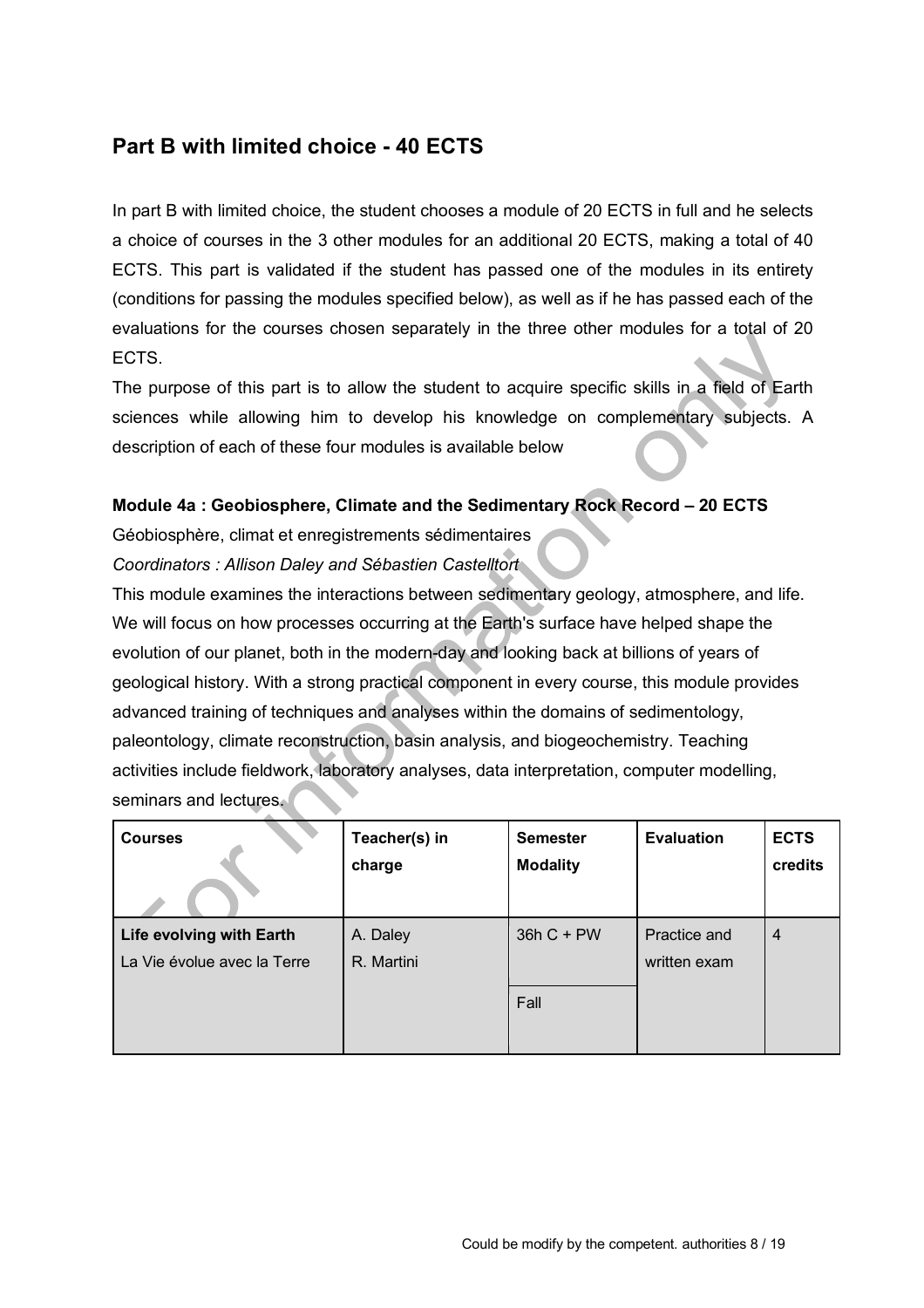| <b>Climate and Paleoclimate:</b><br>from deep time to the<br>Anthropocene<br>Climat et paléoclimat: des<br>temps anciens à<br>l'Anthropocène                                                                                                                                                               | S. Jaccard<br>N.N. (successor<br>D. Ariztegui) | 36h C + PW<br>Spring                | Practice and<br>written exam | 4                       |
|------------------------------------------------------------------------------------------------------------------------------------------------------------------------------------------------------------------------------------------------------------------------------------------------------------|------------------------------------------------|-------------------------------------|------------------------------|-------------------------|
| <b>Surface processes and</b><br>depositional environments<br>from source to sink<br>Processus de surface et<br>environnements de dépôts<br>sédimentaires des sources aux<br>bassins                                                                                                                        | S. Castelltort<br>E. Samankassou               | $36hC + E$<br>Fall                  | Practice and<br>written exam | 4                       |
| <b>Sedimentology analytics -</b><br><b>Collecting, Interpreting and</b><br><b>Presenting Field Data</b><br>Récolte - analyse,<br>interprétation et présentation<br>des données de terrain en<br>sédimentologie<br>Prérequis: "Chemical analyses and<br>imaging techniques for major and trace<br>elements" | T. Adatte<br>R. Martini                        | 28h PW +<br>personal work<br>Spring | Practice                     | $\overline{\mathbf{4}}$ |
| Sedimentology, Climate,<br><b>Paleontology and</b><br><b>Geomorphology Field Camp*</b><br>Camp de terrain de<br>sédimentologie, climatologie,<br>paléontologie et<br>géomorphologie*                                                                                                                       | A. Daley<br>S. Castelltort                     | 12d F<br>Spring                     | Practice                     | 4                       |

\* **«** Sedimentology, Climate, Paleontology and Geomorphology Field Camp » cannot be taken separately, it must be chosen with another course in the module.

*This module is successfully completed and the 20 ECTS credits awarded in bloc, if the student obtains an average of at least 4 (weighted by the credits) in the teaching evaluations*.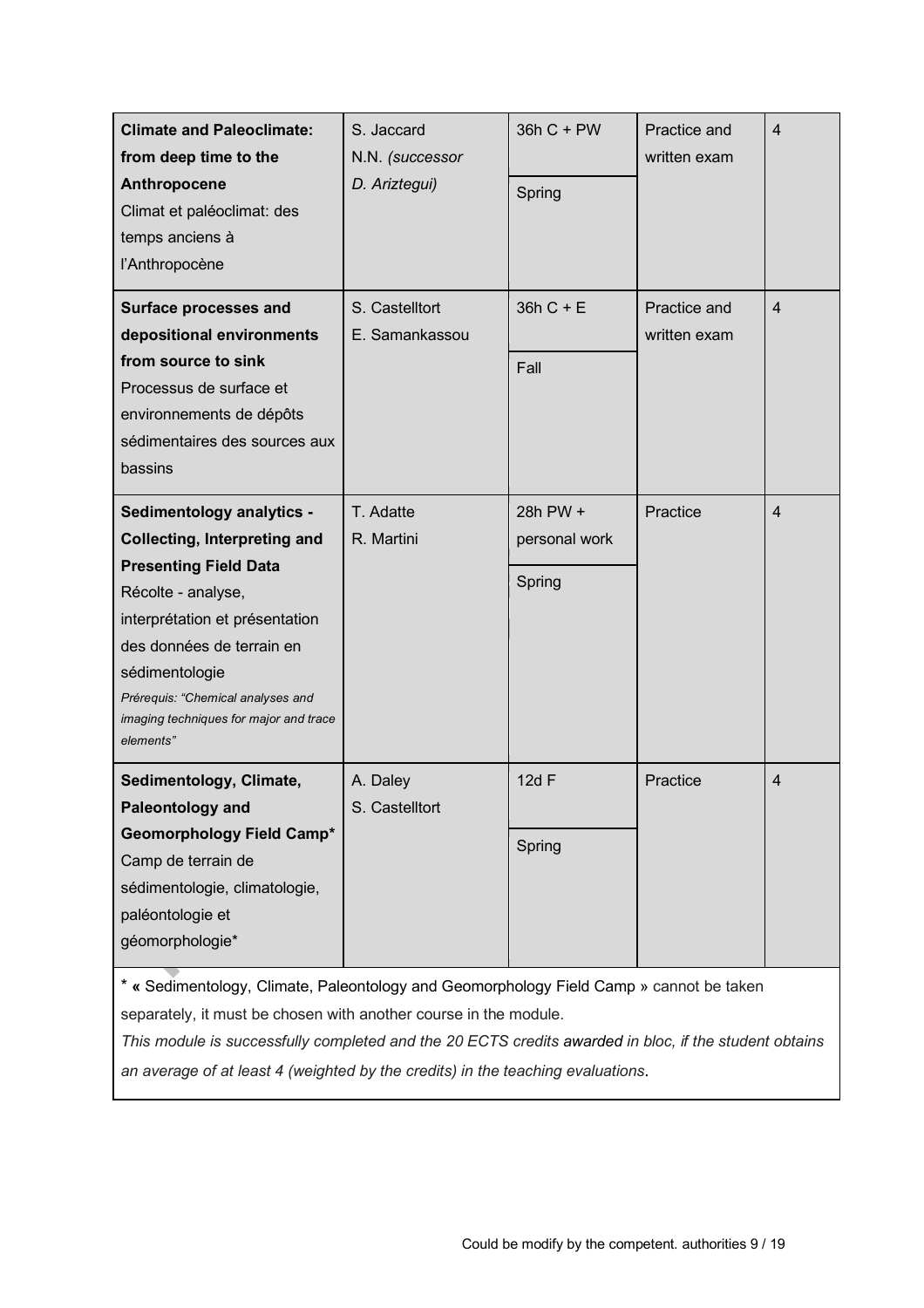#### **Module 4b : Dynamic Earth – 20 ECTS**

#### Terre dynamique

#### *Coordinators : Luca Caricchi and György Hetényi*

The Earth is constituted by rocks, magmas, fluids and the atmosphere. Its dynamic nature is expressed in the temporal evolution of the chemical and physical properties of these fundamental components, which all shape the structure of the Earth at different scales. Via a combination of supervised and independent learning the students will deepen their knowledge on how fieldwork, geophysics, geochemistry, petrology, and numerical modelling are essential to acquire data, to construct structural models, and to identify and quantify geological processes related to earthquakes, volcanic eruptions and mountain building, among others.

| <b>Courses</b>                                                                                                                     | Teacher(s) in<br>charge                             | <b>Semester</b><br><b>Modality</b> | <b>Evaluation</b> | <b>ECTS</b><br>credits |
|------------------------------------------------------------------------------------------------------------------------------------|-----------------------------------------------------|------------------------------------|-------------------|------------------------|
| <b>Physical-chemical</b><br>mechanisms of geological<br>processes<br>Mécanismes physico-<br>chimiques des processus<br>géologiques | S. Schmalholz<br>L. Baumgartner                     | 36h C + PW<br>Fall                 | Practice          | $\overline{4}$         |
| <b>Geophysics across scales</b><br>Géophysique à différentes<br>échelles                                                           | G. Hetényi                                          | 36h C + PW<br>Spring               | Practice          | $\overline{4}$         |
| Minerals, rocks and magma<br>Minéraux, roches et magma                                                                             | L. Caricchi<br>O. Müntener                          | 36h C + PW<br>Spring               | Practice          | 4                      |
| <b>Geochemical cycles and</b><br>rates of geological<br>processes<br>Cycles géochimiques et taux<br>des processus géologiques      | M. Chiaradia<br>N.N. (successeur<br>U. Schaltegger) | 36h C + PW<br>Spring               | Practice          | 4                      |
| Mountain belts in the field*                                                                                                       | O. Müntener<br>J.-L. Epard                          | $2dC + PW$<br>$+8dF$               | Practice          | $\overline{4}$         |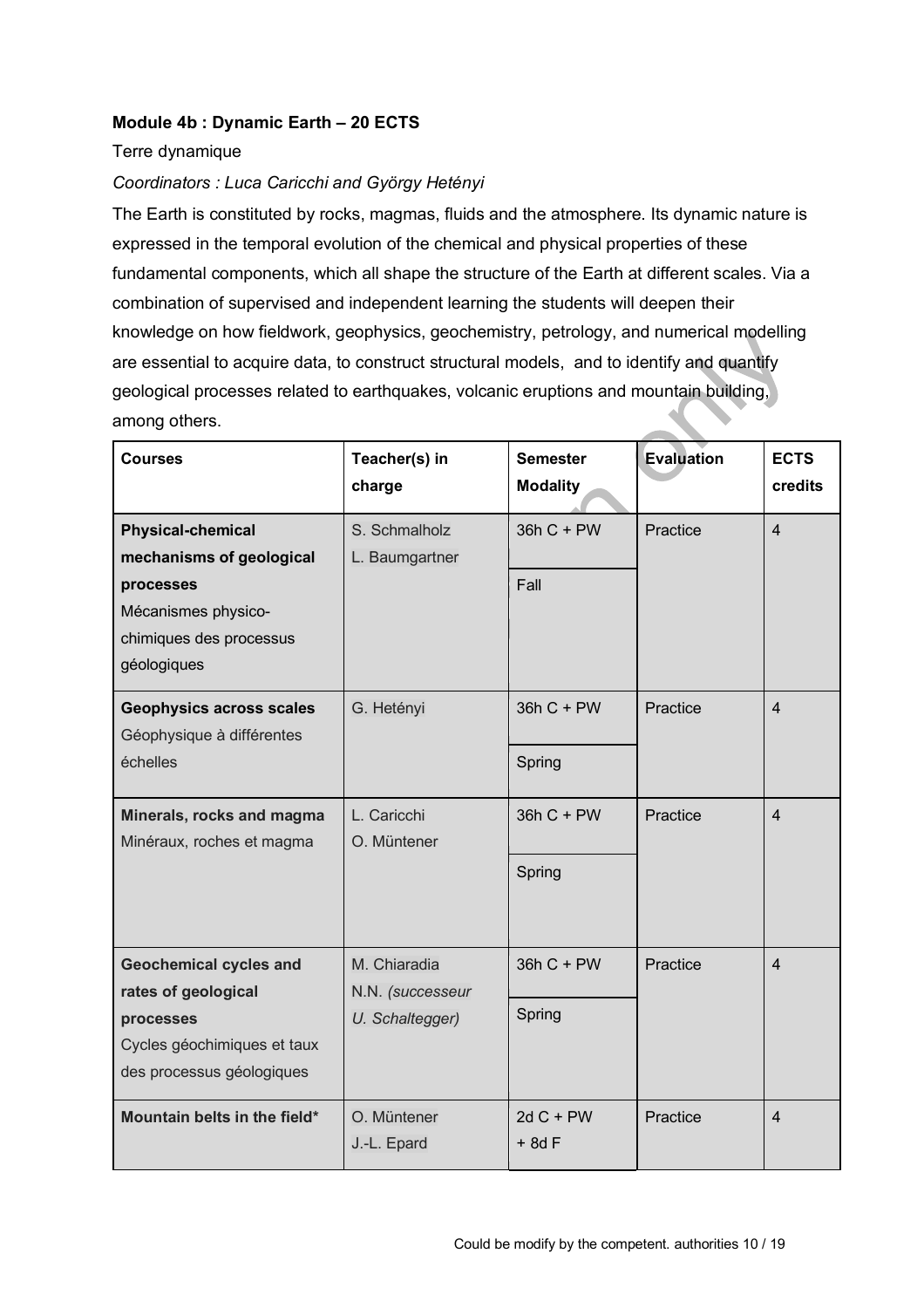| Les chaînes de montagnes sur<br>le terrain*                                                                |  | Spring |  |  |  |
|------------------------------------------------------------------------------------------------------------|--|--------|--|--|--|
| * « Mountain belts in the field » cannot be taken separately, it must be chosen with another course in the |  |        |  |  |  |
| module.                                                                                                    |  |        |  |  |  |

*This module is successfully completed and the 20 ECTS credits awarded in bloc, if the student obtains an average of at least 4 (weighted by the credits) in the teaching evaluations*.

#### **Module 4c : Geological Hazards and Risks – 20 ECTS**

Dangers et risques géologiques

*Coordinatos : Costanza Bonadonna and Michel Jaboyedoff*

Volcanic eruptions, terrain instabilities and earthquakes are fascinating but complex phenomena with potentially significant impacts on society that can occur at different temporal and spatial scales. Through a combination of theoretical and practical courses, this module addresses the dynamics of volcanic eruptions, earthquakes, erosion and slope movements. It also introduces the concepts of vulnerability and risk and discuss the factors influencing decision making and warning messaging. In addition, this module encompasses a variety of analysis strategies involving field studies, numerical modeling and experimental investigations. The associated field trip represents an opportunity to integrate the knowledge acquired in the module by carrying out a multidisciplinary risk assessment including hazard, exposure and vulnerability analysis.

| <b>Courses</b>                           | Teacher(s) in<br>charge | <b>Semester</b><br><b>Modality</b> | <b>Evaluation</b>            | <b>ECTS</b><br>credits |
|------------------------------------------|-------------------------|------------------------------------|------------------------------|------------------------|
| <b>Risk and decision</b><br>making       | C. Gregg<br>S. Menoni   | $35hC + E$                         | Practice and<br>written exam | $\overline{4}$         |
| Le risque et le processus<br>décisionnel |                         | Spring                             |                              |                        |

| <b>Physical volcanology</b>                   | C. Bonadonna | $36h C + E$     | Practice and |  |
|-----------------------------------------------|--------------|-----------------|--------------|--|
| and volcanic risk                             |              |                 | written exam |  |
| Volcanologie physique et<br>risque volcanique |              | Fall and Spring |              |  |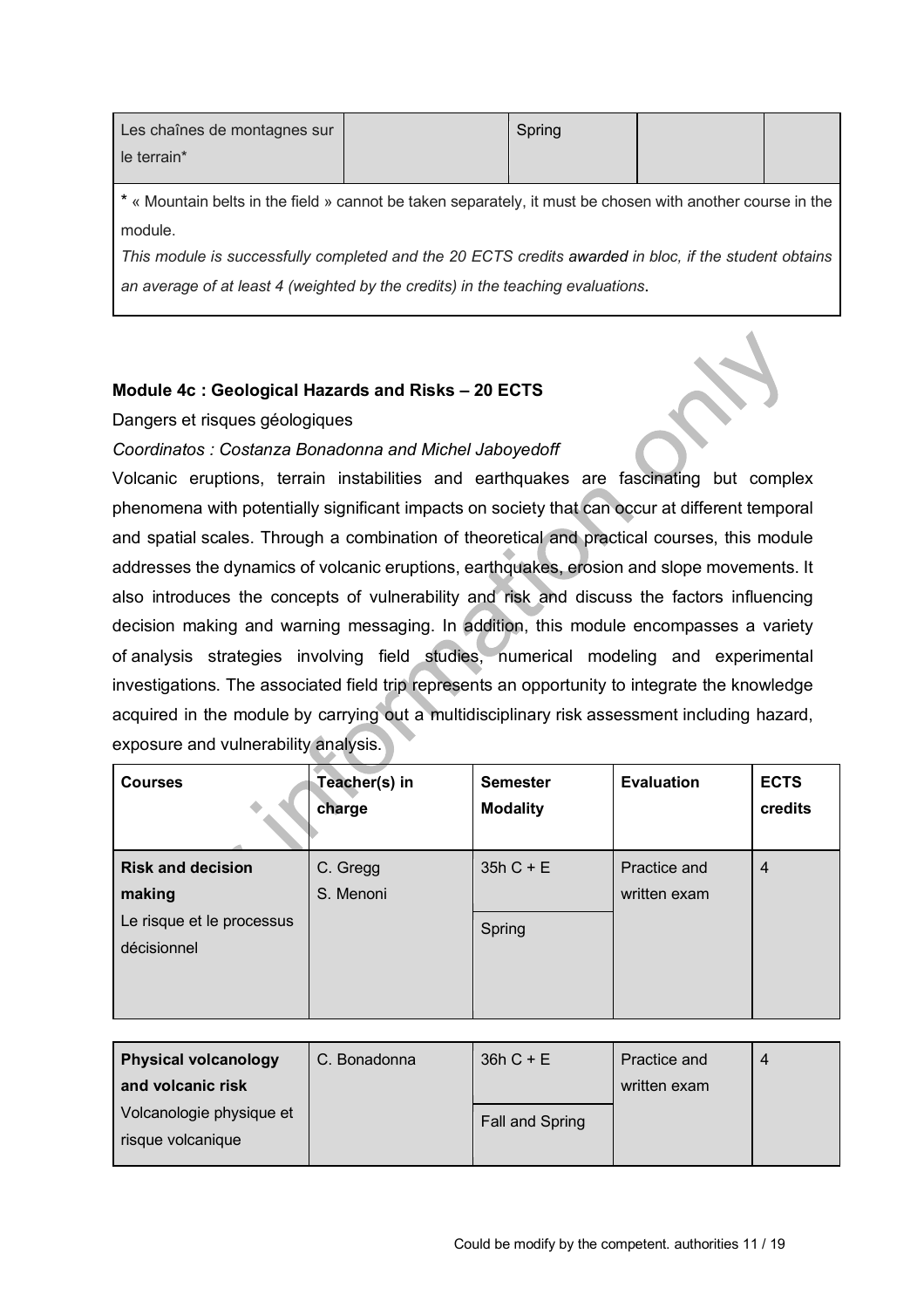| <b>Volcanic risk field trip</b><br>Evaluation du risque<br>volcanique - camp de<br>terrain<br>Prérequis: "Physical volcanology<br>and volcanic risk" et "Risk and<br>decision making" | C. Bonadonna                 | 7d F<br>Spring                 | Seminar                   | $\overline{4}$ |
|---------------------------------------------------------------------------------------------------------------------------------------------------------------------------------------|------------------------------|--------------------------------|---------------------------|----------------|
| <b>Seismic risk</b><br>Risque sismique                                                                                                                                                | <b>B.</b> Duvernay<br>D. Fäh | $28hC + E$<br>$+1dT$<br>Spring | Written exam              | 3              |
| <b>Erosion and slope</b><br>movement<br>Erosion et mouvement de<br>versant                                                                                                            | M. Jaboyedoff                | 56h C + TP<br>Spring           | Practice and oral<br>exam | 5              |

The Field camp « Hazards and risks of slope mass movements » (5 ECTS credits– 10 days, in the par C – Free choice) is highly recommende.

*This module is successfully completed and the 20 ECTS credits awarded in bloc, if the student obtains an average of at least 4 (weighted by the credits) in the teaching evaluations*.

#### **Module 4d : Earth Resources – 20 ECTS**

Ressources de la Terre

#### *Coordinators : Zoltan Zajacz and Andrea Moscariello*

The Earth Resources module aims to provide fundamental and applied geological knowledge and skills required for modern mineral, hydrocarbon and geothermal energy resource targeting, exploration, exploitation and research. The module includes a set of compulsory courses, which cover exploration methods, the physics and chemistry of crustal fluids and major economic aspects of the resource and energy industry. All students will have to attend a field course covering the mineralizing and geothermal energy potential of hydrothermal systems, use of portable analytical devices and mineralization/alteration mapping, as well as the practical aspects of the oil and gas exploration. More specialized courses will individually focus on a variety of advanced concepts used to understand the generation of energy and mineral resources, and/or provide the students with a working knowledge of state-of-the-art methodologies used in resource exploration and for the purpose of academic research on Earth Resources.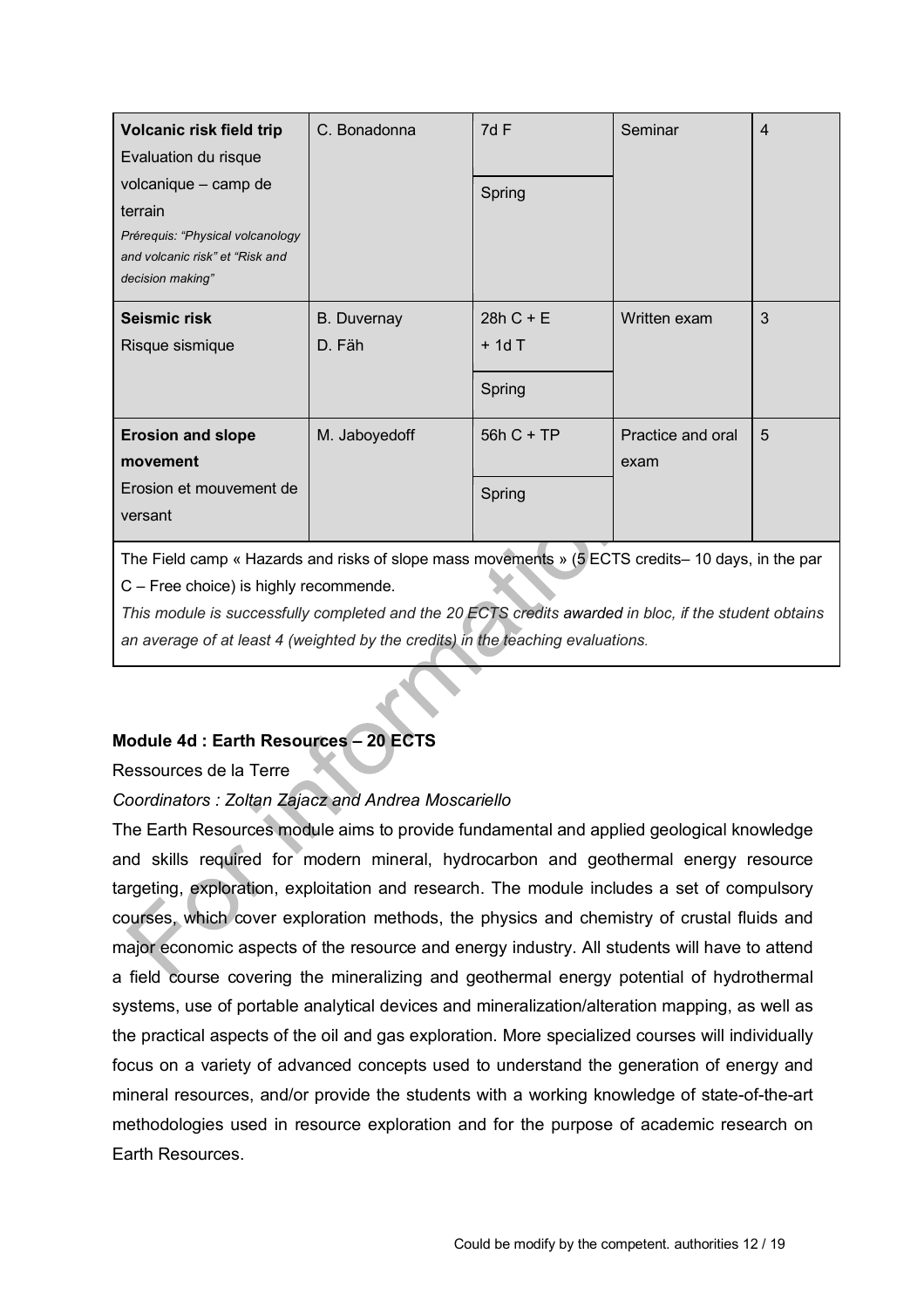| <b>Courses</b>                                                                                                                                                                                                                             | Teacher(s) in<br>charge                | <b>Semester</b><br><b>Modality</b> | <b>Evaluation</b>            | <b>ECTS</b><br>credits |
|--------------------------------------------------------------------------------------------------------------------------------------------------------------------------------------------------------------------------------------------|----------------------------------------|------------------------------------|------------------------------|------------------------|
| Exploration methods <sup>1</sup><br>Méthodes d'exploration <sup>1</sup><br><b>MANDATORY</b>                                                                                                                                                | <b>B.</b> Quintal                      | 18h C + PW<br>Fall                 | Practice                     | $\overline{2}$         |
| Fluids in the crust <sup>1</sup><br>Fluides dans la croûte<br>terrestre <sup>1</sup><br><b>MANDATORY</b>                                                                                                                                   | M. Lupi                                | 36h C<br>Fall                      | Oral or written<br>exam      | $\overline{4}$         |
| <b>Economics and Management</b><br>of Earth Resources<br><b>Exploration and</b><br>Development <sup>1</sup><br>Économie et gestion de<br>l'exploration et de l'exploitation<br>des ressources de la Terre <sup>1</sup><br><b>MANDATORY</b> | A. Moscariello                         | 18h C + TP<br>Fall                 | Oral or written<br>exam      | $\overline{2}$         |
| <b>Field camp in Earth</b><br>resources <sup>1*</sup><br>Camp de terrain en ressources<br>de la Terre <sup>1*</sup><br><b>MANDATORY</b>                                                                                                    | Z. Zajacz<br>A. Moscariello<br>M. Lupi | 9d F<br>Spring                     | Practice                     | 3                      |
| Ore deposit models <sup>2</sup><br>Modèles de gisements<br>métallifères <sup>2</sup><br>(Thème Mineral Resources)                                                                                                                          | K. Kouzmanov<br>Z. Zajacz              | 36h C + PW<br>Spring               | Practice and<br>written exam | 4                      |
| <b>Fluid and melt inclusions in</b><br>minerals <sup>2</sup><br>Inclusions fluides et vitreuses<br>dans les minéraux <sup>2</sup> (Thème<br>Mineral Resources)                                                                             | Z. Zajacz                              | $27hC + PW$<br>Spring              | Practice and<br>written exam | 3                      |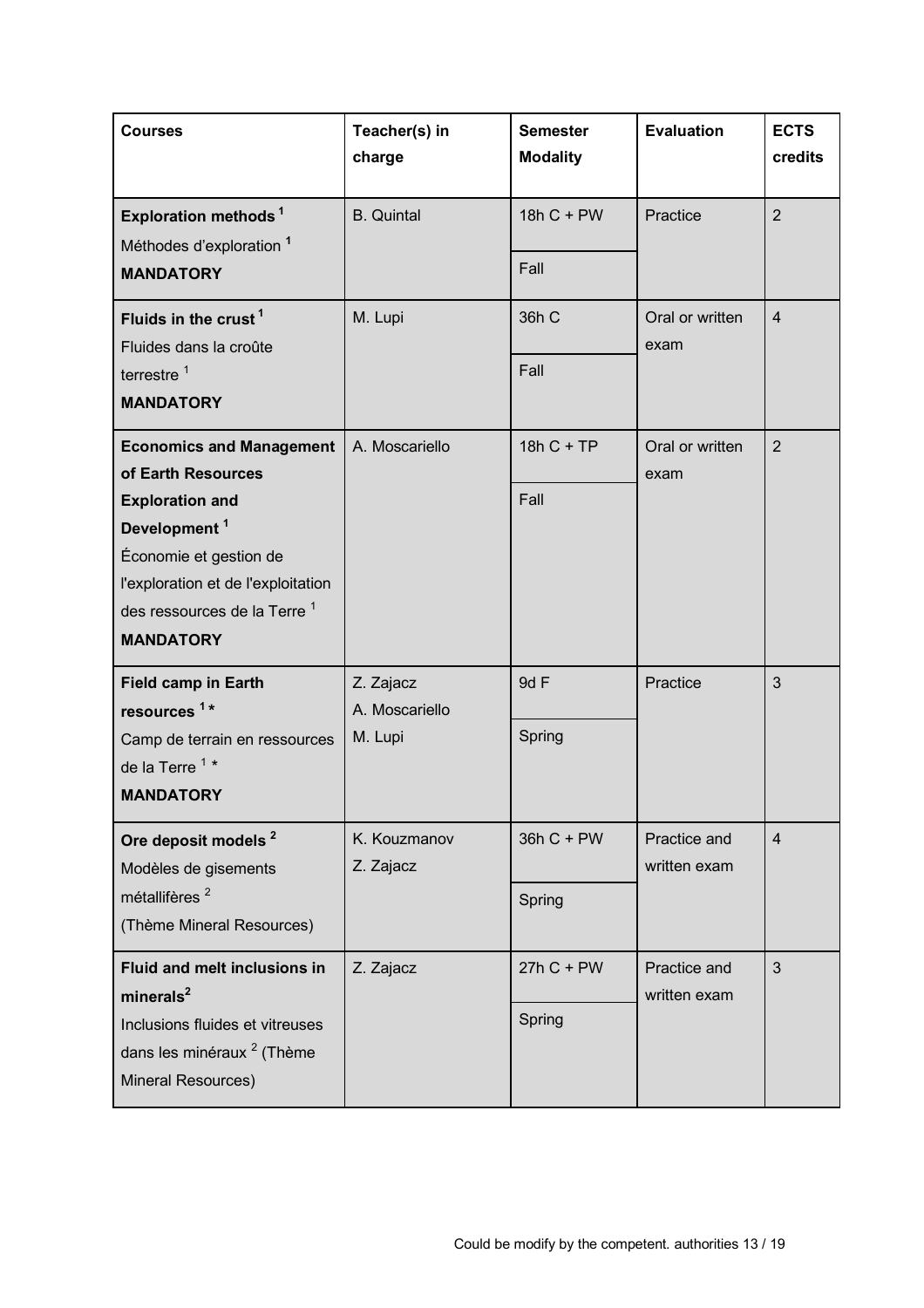| Applied mineralogy in<br>resource exploration and<br>modern technologies <sup>2</sup><br>Minéralogie appliquée à<br>l'exploration des ressources et<br>aux hautes technologies <sup>2</sup><br>(Thème Mineral Resources)            | K. Kouzmanov                        | 18h C + PW<br>$+1dF$<br>Spring | Practice and<br>written exam | $\overline{2}$ |
|-------------------------------------------------------------------------------------------------------------------------------------------------------------------------------------------------------------------------------------|-------------------------------------|--------------------------------|------------------------------|----------------|
| <b>Integrated Geo-Energy</b><br>Seismic Interpretation and<br>3D Modelling Workflows <sup>2</sup><br>Workflow pour l'interprétation<br>sismique et modélisation 3D<br>appliqués aux Géo-énergies <sup>2</sup><br>(Thème Geo-Energy) | A. Moscariello                      | $27hC + PW$<br>Spring          | Practice                     | 3              |
| <b>Petrophysics and Reservoir</b><br>Characterisation <sup>2</sup><br>Pétrophysique et<br>caractérisation des réservoirs <sup>2</sup><br>(Thème Geo-Energy)                                                                         | <b>B.</b> Quintal<br>A. Moscariello | $27hC + PW$<br>Spring          | Practice                     | 3              |
| <b>Geo-Energy Exploration and</b><br>Development Workflow <sup>2</sup><br>Méthodes des développement<br>des geo-energies <sup>2</sup><br>(Thème Geo-Energy)                                                                         | L. Guglielmetti                     | $27hC + PW$<br>Spring          | Practice and<br>oral exam    | 3              |

<sup>1</sup> The courses « Exploration methods », « Fluids in the crust », « Finance and PM » and « Field courses » are mandatory for the students choosing the whole module (11 ECTS). The student chooses from among the other courses offered in this module for a total of 9 ECTS credits.

<sup>2</sup> Attention the lessons of the theme of the "Mineral resources" part and the theme "Geo-Energy" can be programmed at the same time.

\* « Field camp in Earth resources », it must be chosen with another course in the module.

*This module is successfully completed and the 20 ECTS credits awarded in bloc, if the student obtains an average of at least 4 (weighted by the credits) in the teaching evaluations.*

Part B with limited choice is validated if the student has passed one of the modules in its entirety (conditions for passing the modules specified above), as well as if he has passed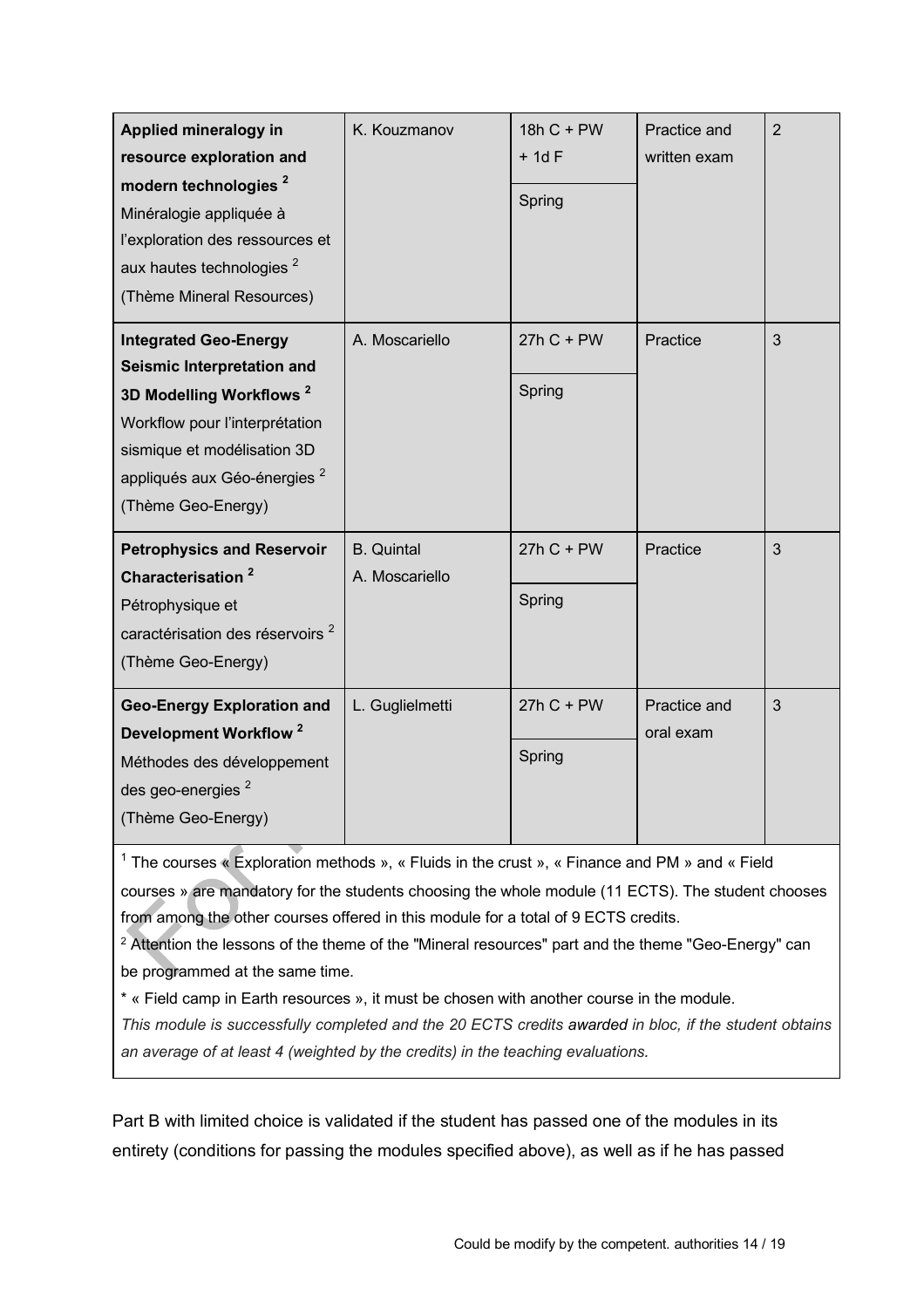each of the evaluations for the courses chosen separately in the other three modules for a total of 20 ECTS.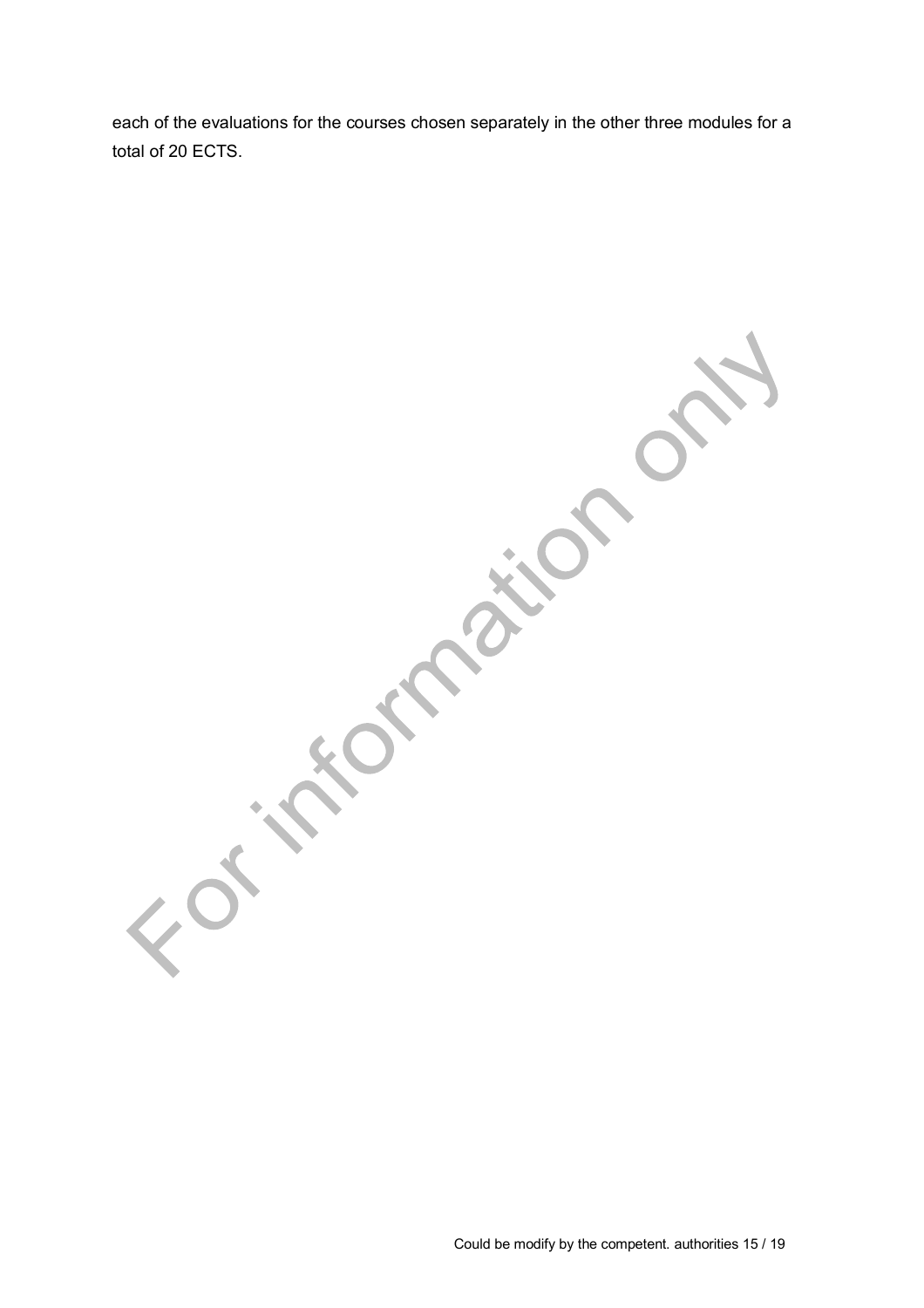## **PART C Free choice – 10 ECTS credits**

The student completes his course by choosing courses from among those offered in the Master's in Earth Sciences or in other Master's programs in Switzerland and abroad (for example: Master in Environmental Sciences from UNIGE, and from UNIL, Master in Biogeosciences, UNIL/UNINE).

The student can choose courses at Bachelor level for a maximum of 5 ECTS credits. An internship in a company can be validated within this part, as provided for by the regulations (Art. 15, al. 7).

The student must establish the list of courses chosen in agreement with the supervisor of his Master's thesis. Here is a non-exhaustive list of additional lessons that are not included in the other parts of the study plan: **AND IN** 

| <b>Courses</b>                                                                                                                                                                                     | Teacher(s) in charge | <b>Semester</b><br><b>Modality</b>                          | <b>Evaluation</b>              | <b>ECTS</b><br>credits |
|----------------------------------------------------------------------------------------------------------------------------------------------------------------------------------------------------|----------------------|-------------------------------------------------------------|--------------------------------|------------------------|
| Gemmology<br>Gemmologie                                                                                                                                                                            | L. Cartier           | 5d $CE + PW +$<br>2dF<br>$Spring -$<br>2 <sup>nd</sup> year | Validation<br>without<br>grade | 3                      |
| Sites contaminés :<br>application géologique et<br>environnementale (en<br>français)                                                                                                               | S. Girardclos        | $5dC + PW$<br>$Spring -$<br>$2nd$ year                      | Practice                       | 3                      |
| Les déchets : gestion<br>environnementale et<br>contraintes géologiques (en<br>français)                                                                                                           | J. Poté              | $5dC + PW$<br>$Spring -$<br>$2nd$ year                      | Practice                       | 3                      |
| <b>Construction and</b><br>interpretation of cross-<br>sections in complex<br>deformed areas<br>Construction et interprétation<br>de coupes transversales dans<br>des zones déformées<br>complexes | J.-L. Epard          | $27hC + PW$<br>$Spring -$<br>$2nd$ year                     | Practice                       | 3                      |
| <b>SwissSIMS winter School</b>                                                                                                                                                                     | J. Marin Carbonne    | $4.5d C + PW$                                               | Practice                       | $\overline{2}$         |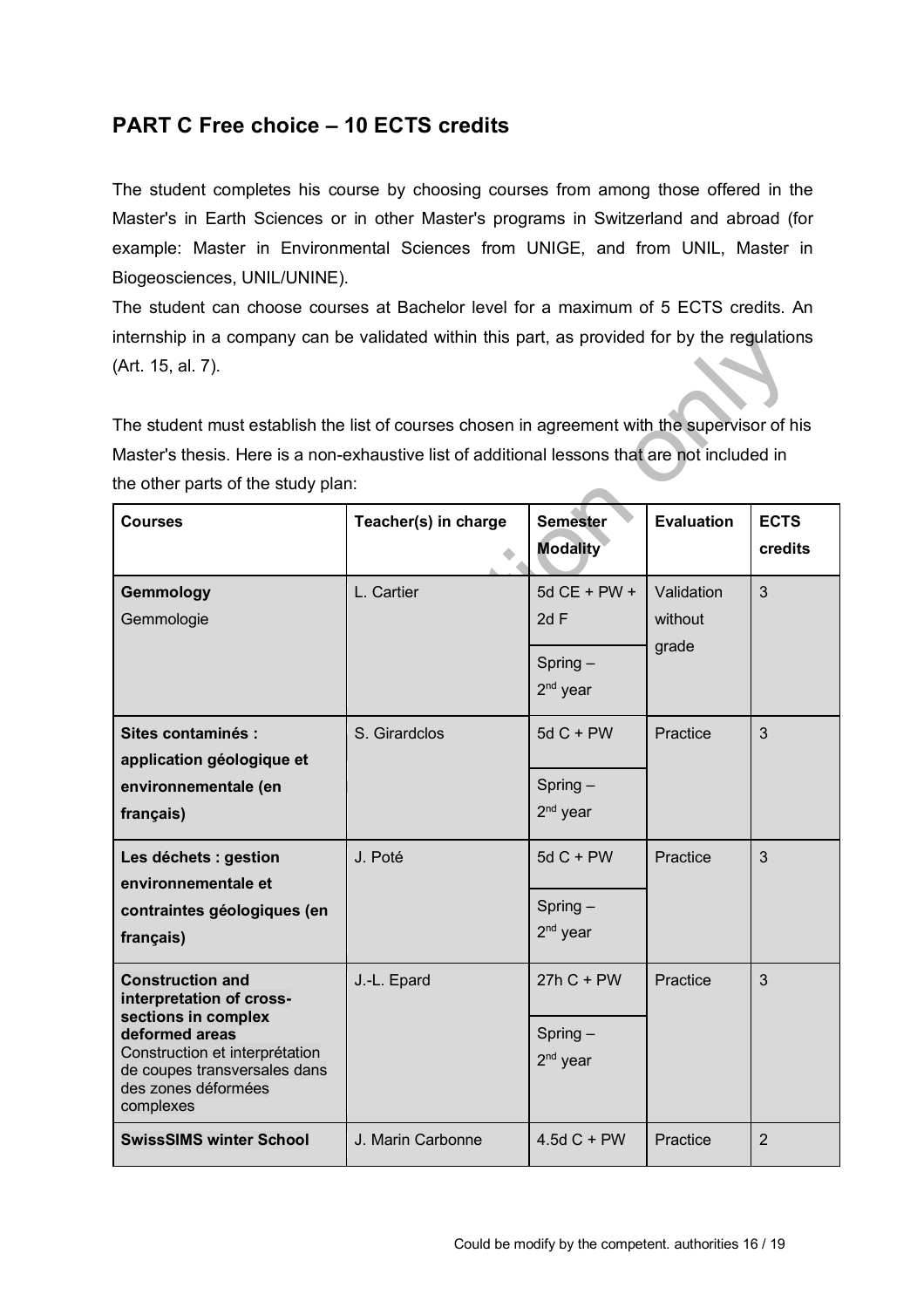| Ecole d'hiver SwissSIMS                                                                                                                                          |                                | $Spring -$<br>$2nd$ year<br>(biannual) |                        |                |
|------------------------------------------------------------------------------------------------------------------------------------------------------------------|--------------------------------|----------------------------------------|------------------------|----------------|
| <b>SPACE-RISKS</b><br>Géomatique appliquée à<br>l'analyse du risque                                                                                              | C. Frischknecht                | $5dC + PW$<br>$Spring -$<br>$2nd$ year | Practice               | 3              |
| <b>Microtectonics</b><br>Microtectonique                                                                                                                         | M. Robyr                       | 18h $C$ + PW<br>$Fall-$<br>$2nd$ year  | Practice               | 2              |
| <b>Model parameter estimation</b><br>and uncertainty<br>quantification<br>Estimation des paramètres du<br>modèle et quantification de<br>l'incertitude           | N. Linde                       | 56h C + PW<br>$Spring -$<br>$2nd$ year | Practice               | 5              |
| <b>Hazards and risks of slope</b><br>mass movements field camp<br>Dangers et risques des<br>mouvements de masse sur les<br>pentes - camp de terrain              | M.-H. Derron                   | 80h F<br>$Spring -$<br>$2nd$ year      | Practice               | 5              |
| <b>Biomineralization</b><br>Biominéralisation                                                                                                                    | A. Meibom                      | $42hC + PW$<br>$Fall-$<br>$2nd$ year   | Practice               | $\overline{4}$ |
| Company internship*<br>Stage en entreprise * (validated by the Master thesis supervisor)                                                                         | Validation<br>without<br>grade | 5 or 10<br>function of<br>duration     |                        |                |
| Modules or courses from the study plan of the Master in Earth sciences                                                                                           |                                |                                        | $***$                  | $***$          |
| Courses proposed by : Master in environmental sciences - MUSE<br>(UNIGE); Master in environmental geosciences (UNIL); Masterin<br>Biogeosciences (UNIL-UNINE) ** |                                |                                        | $***$                  | $***$          |
| Possibility of following courses offered by another university institution in<br>Switzerland or abroad, subject to validation by the ELSTE Committee **          |                                |                                        | $***$                  | $***$          |
| <b>Courses from Bachelor</b>                                                                                                                                     |                                |                                        | 5 ECTS credits maximum |                |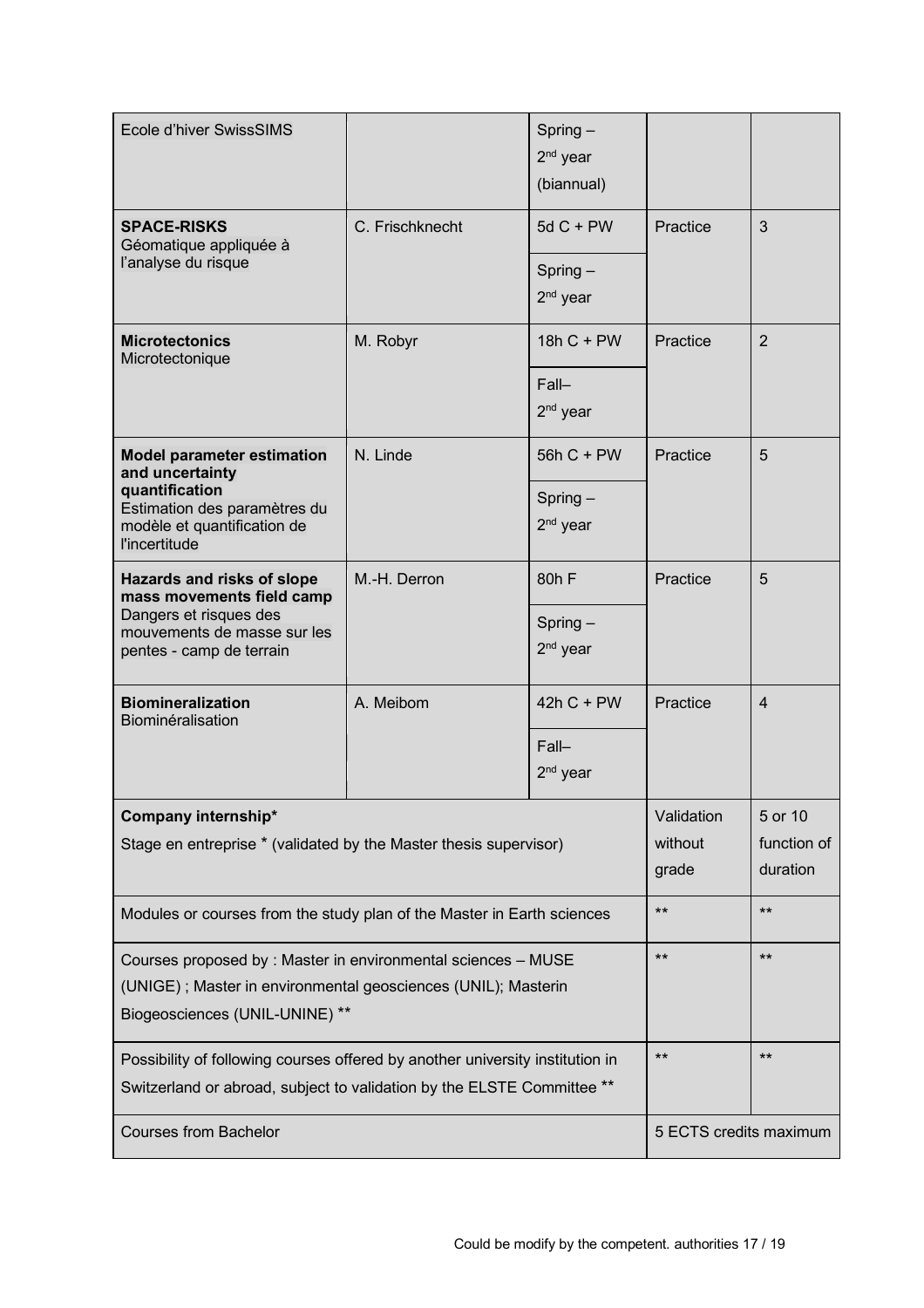| <b>Total credits to validate</b>                                                                                                                                                                 | <b>10 ECTS credits</b> |  |  |
|--------------------------------------------------------------------------------------------------------------------------------------------------------------------------------------------------|------------------------|--|--|
| *5 ECTS credits are awarded to the internship if it lasts 1 month at 100%. 10 ECTS credits are<br>awarded to the internship if it lasts 2 months at 100%                                         |                        |  |  |
| ** For these courses, the assessment and the number of ECTS credits allocated are those which<br>appear in the study plan from which they come. Any costs are the responsibility of the student. |                        |  |  |

In the free choice part C, the courses are validated individually if their mark is at least 4 or if the certificate is acquired